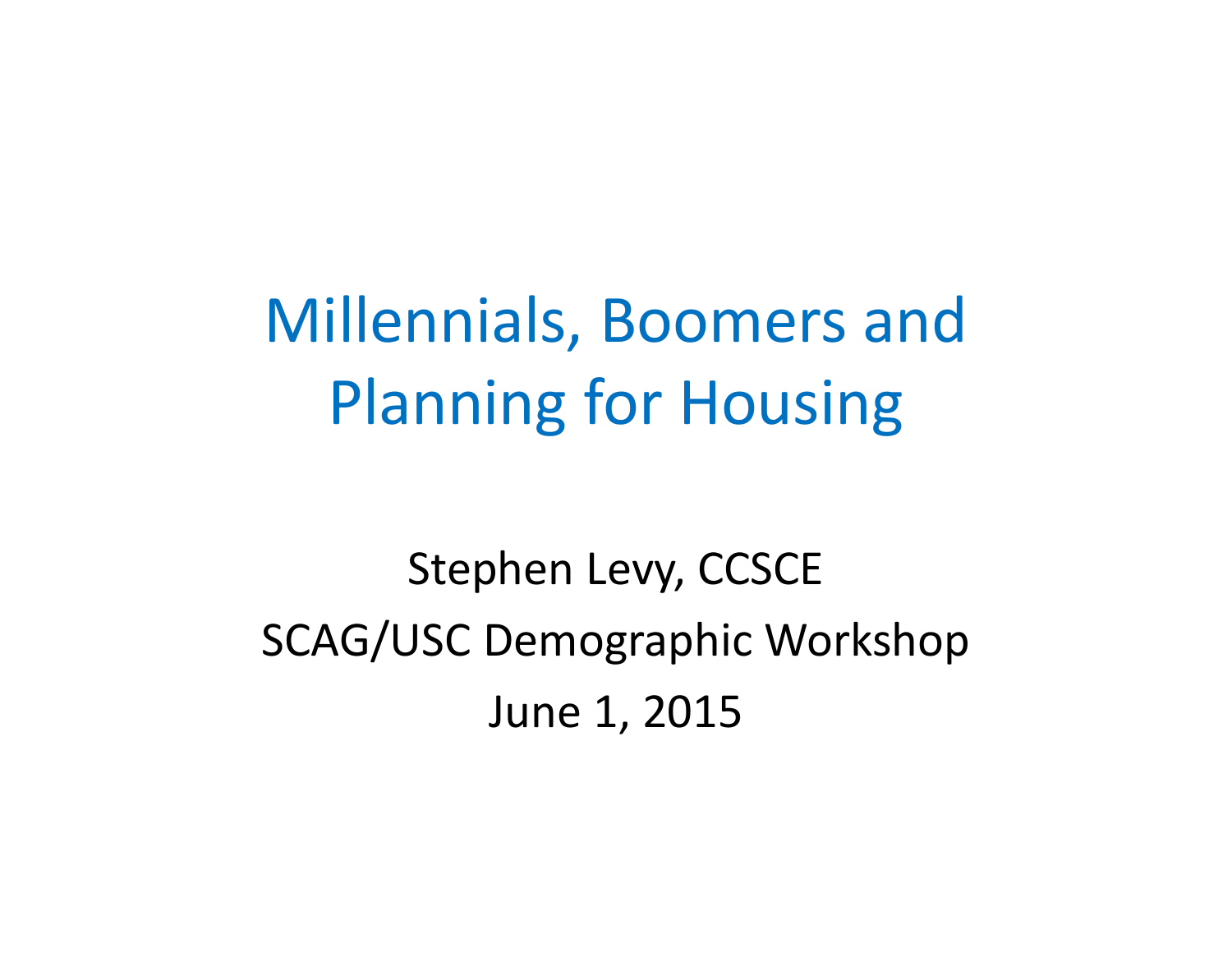# Some Data, Some Implications

- Boomers dominate the region's population growth
- The region has accumulated <sup>a</sup> large housing shortage and current building remains below the level needed to keep pace with job and population growth.
- If you take one set of words away from this meeting let it be

REGIONAL HOUSING SHORTAGE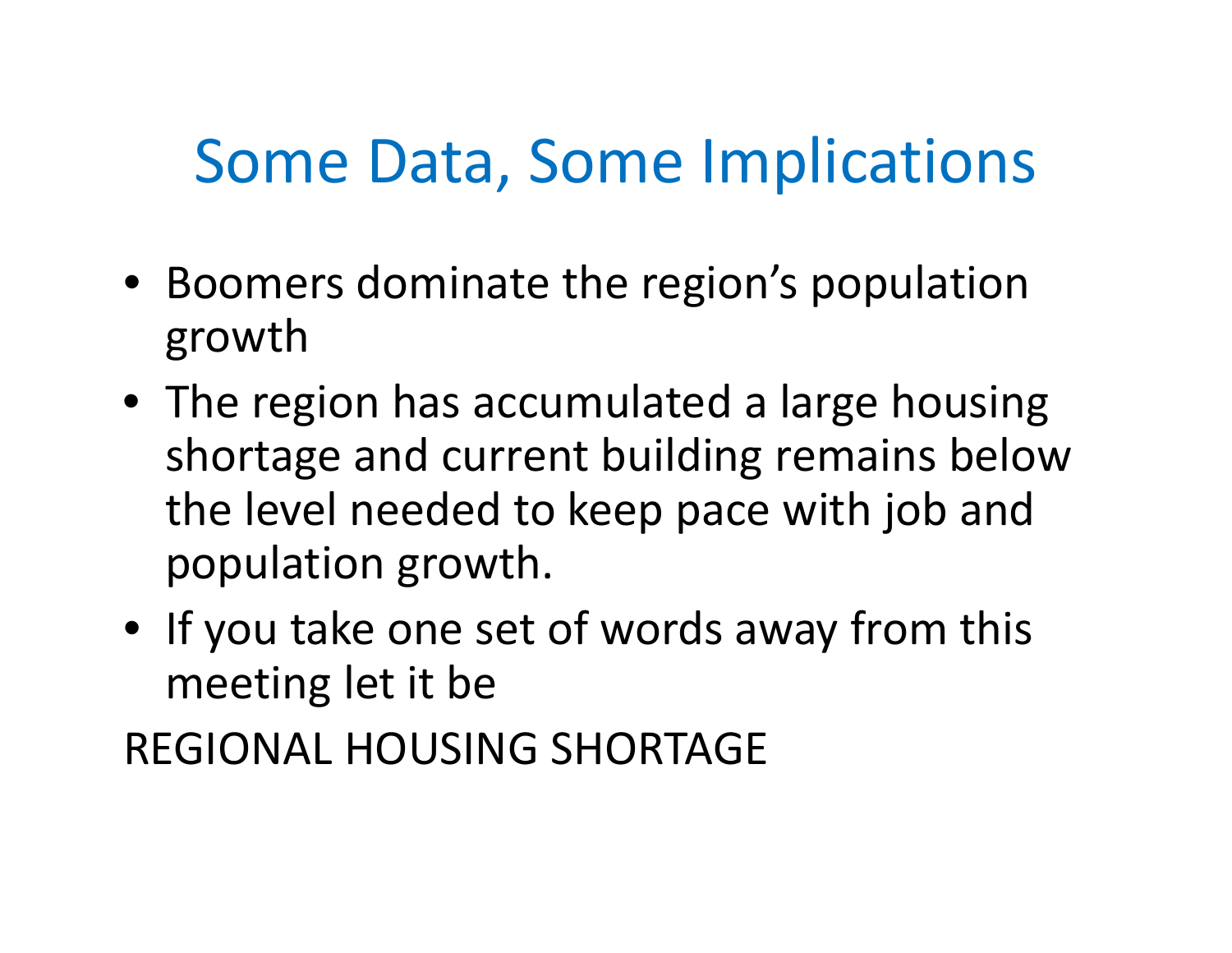### SCAG Region Population Growth 2015‐ 2025

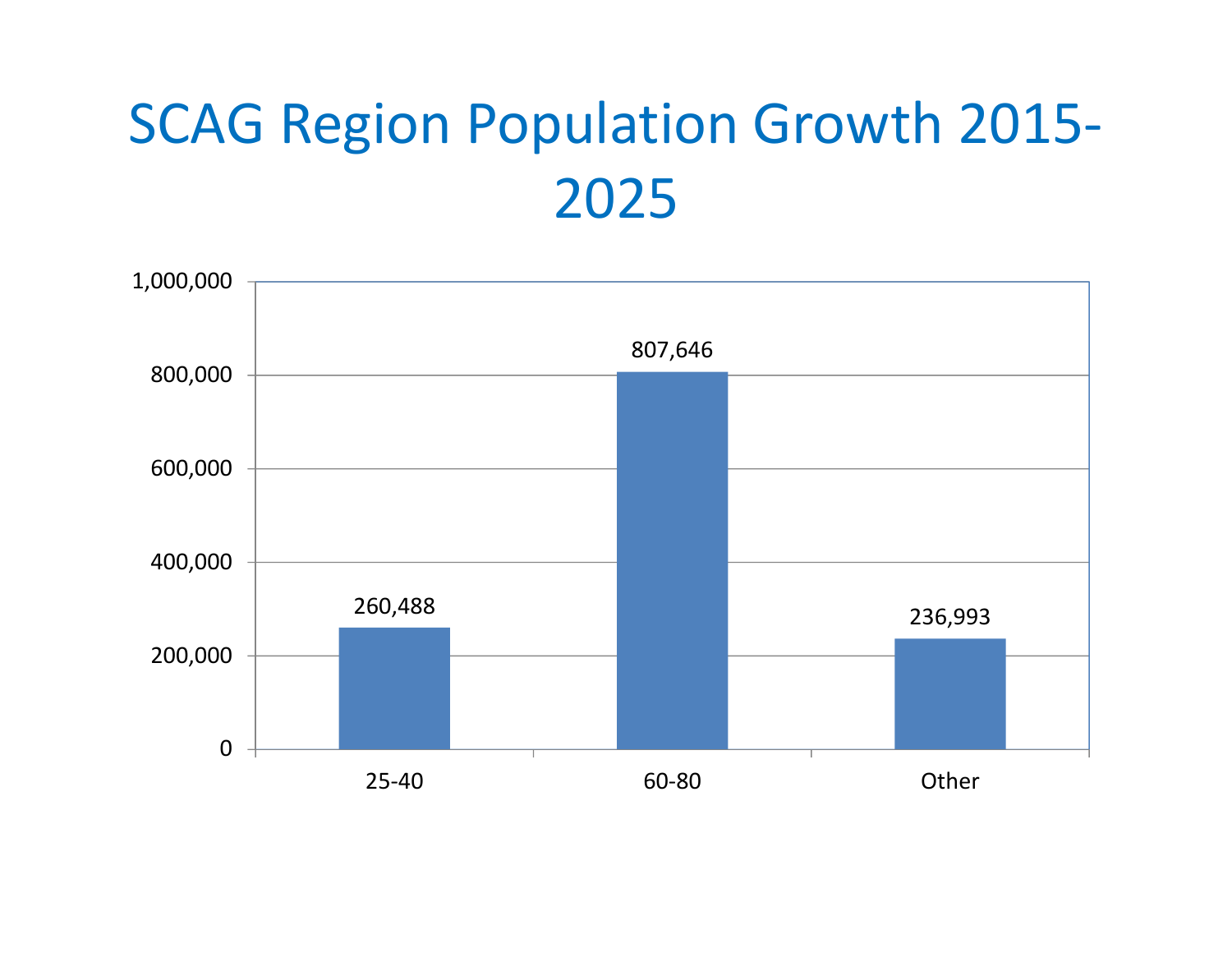# Anatomy of <sup>a</sup> Regional Housing Shortage 2007‐2014

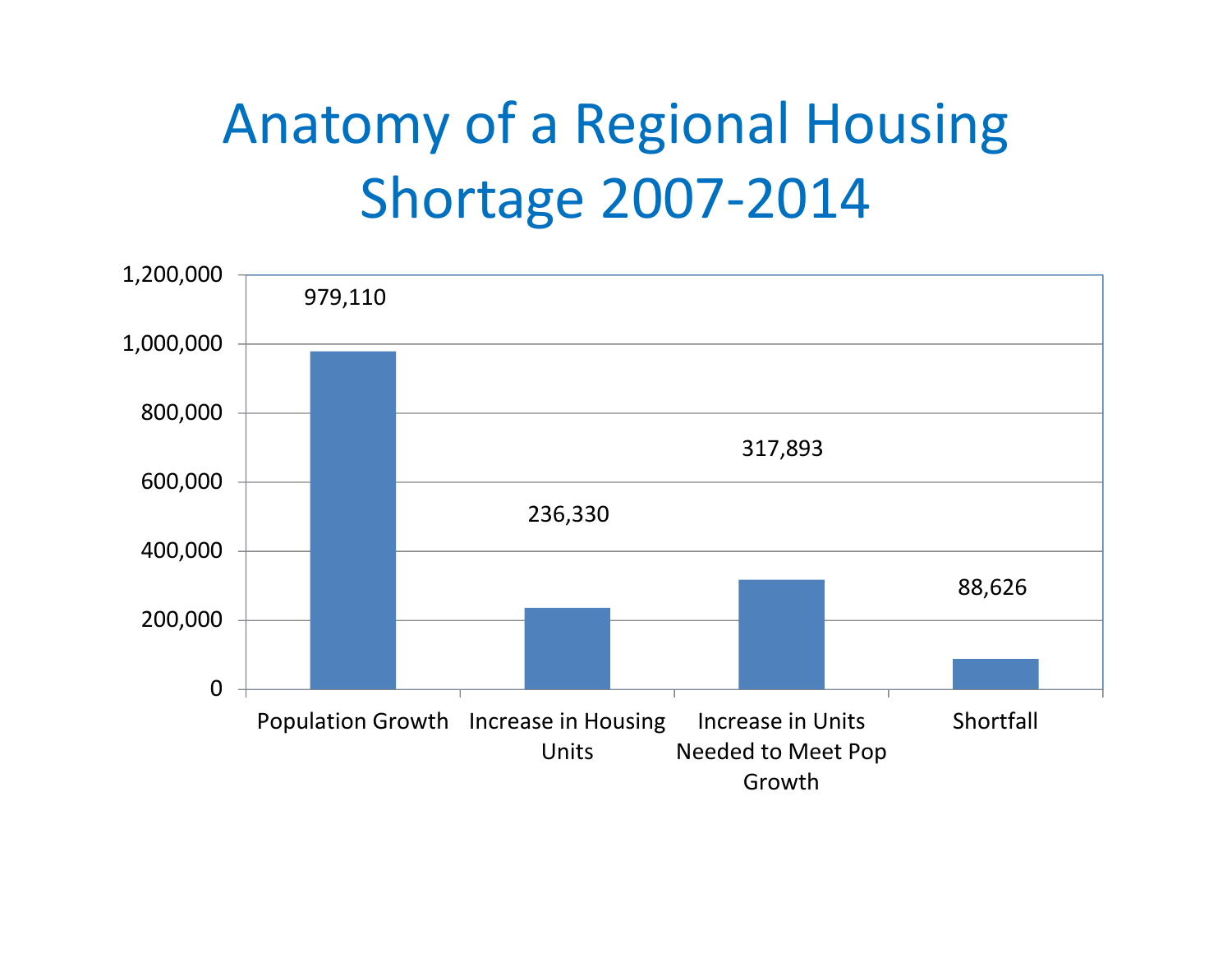#### Implications‐‐Boomers

- A high percentage of boomers own homes. What will they do as they age?
- ‐‐stay put, surveys show this but it is hard for boomers to anticipate how they will feel ten years from now
- ‐‐downsize in their communities (we did)
- ‐‐Move away, few actually do this nowadays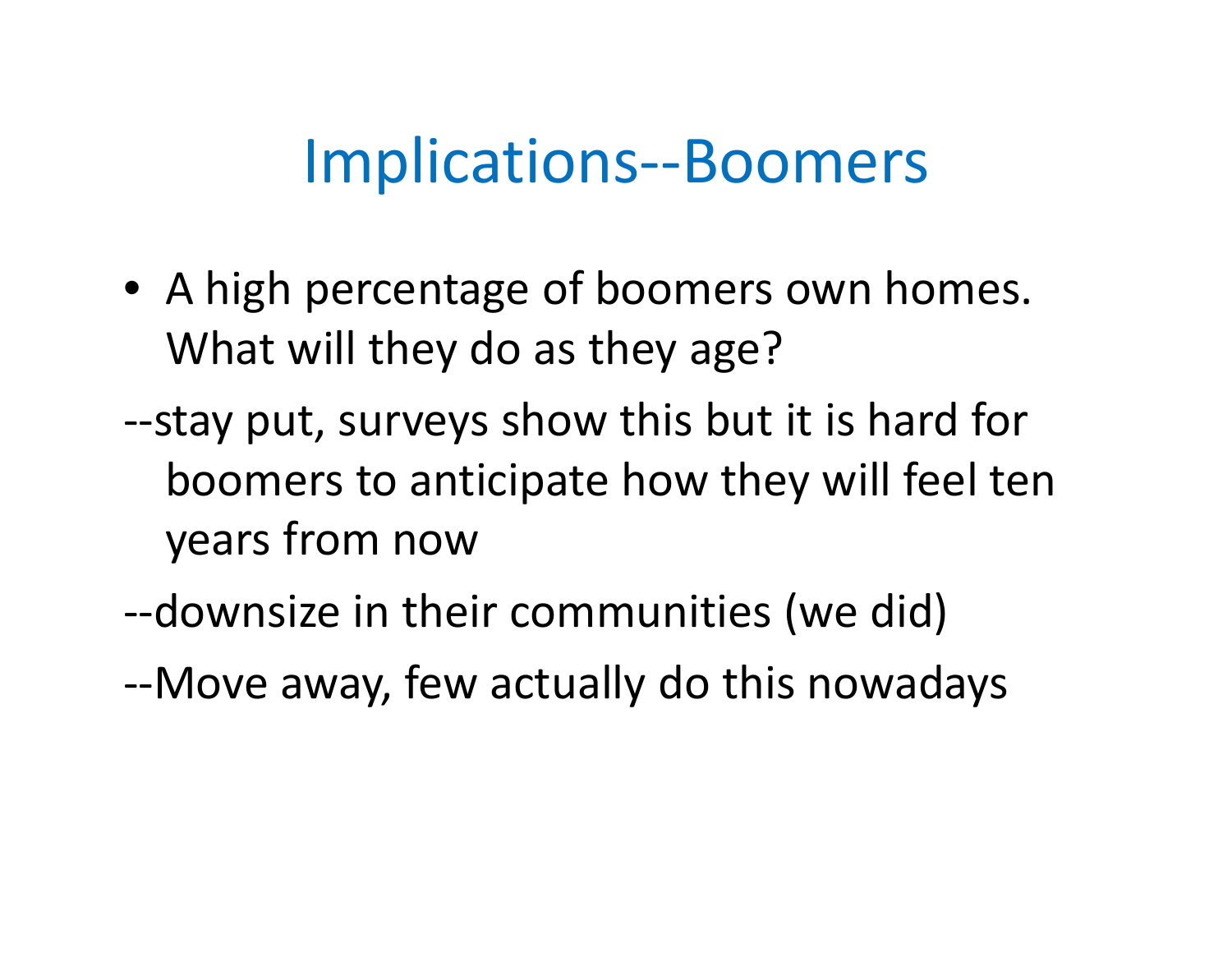### Implications‐‐Boomers

- If boomers downsize in/near their communities, that will open up homes to new families and vice versa.
- From <sup>a</sup> regional perspective, downsizing to areas near services, shopping and transit is the best option for housing, transportation and the environment
- What needs to be done to make this possible and attractive? What is SCAG's role?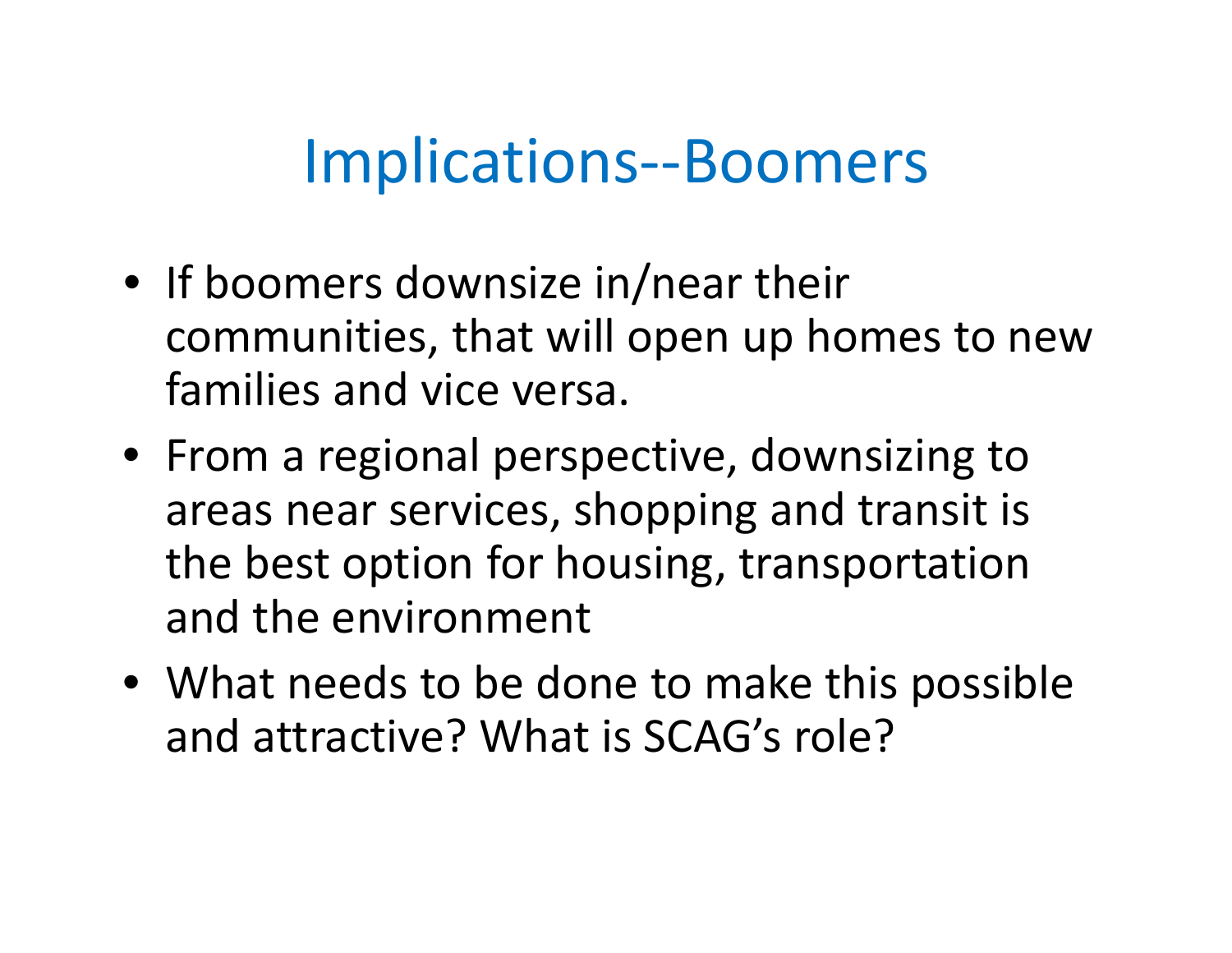# Implications‐‐Millennials

- How strong is the preference for living in/near a "happening" area?
- Is living with parents going to continue as strong as today?
- How small can housing be if it is in attractive areas?